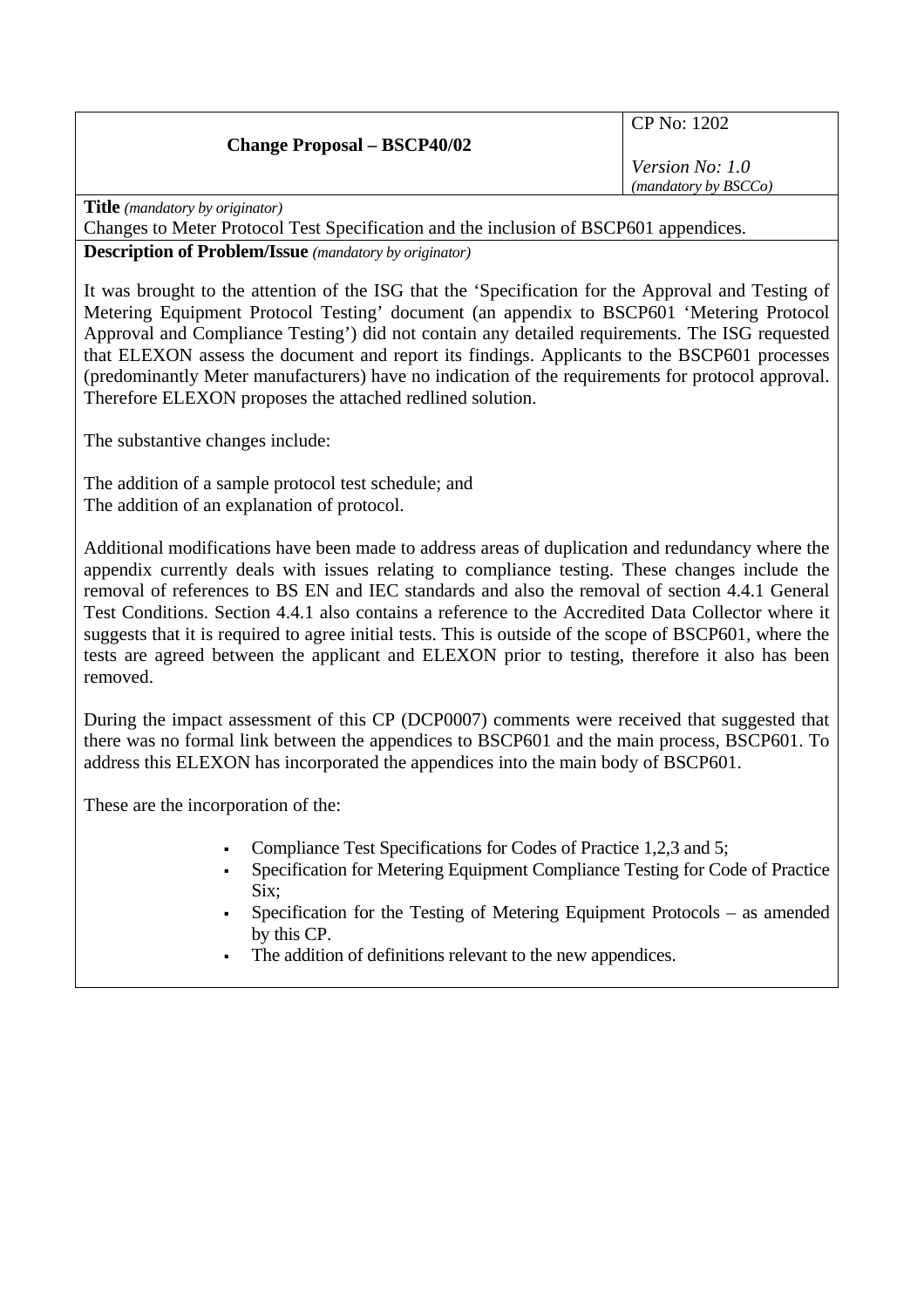## **Proposed Solution** *(mandatory by originator)*

The solutions have been provided in a red lined version of BSCP601 attached.

The appendices to BSCP601 as describe above will be withdrawn on the implementation of this CP. The appendices have been incorporated into the main body of BSCP601. Therefore there are no appendices attached and no strike out text. In addition, the appendix relating to CoP 6 'SPECIFICATION for TYPE TESTING OF METERING EQUIPMENT TO CODE OF PRACTICE SIX' has been superseded by v2.0. Therefore v 1.0 will also be withdrawn.

## **Justification for Change** *(mandatory by originator)*

The changes will bring about clarity for applicants seeking protocol approval. The addition of a sample protocol test schedule and the definition of protocol will remove any ambiguity surrounding the process.

Further changes have also been made to address incorrect references to the Code of Practice compliance approval process which is detailed in a similar appendix to BSCP601 entitled 'Specification Compliance Testing of Metering Equipment Codes of Practice One, Two, Three and Five'. The specific changes are the removal of the references to BS EN and IEC standards and also the removal of section 4.4.1 General Test Conditions. Given the responses to the DCP0007, ELEXON has incorporated the appendices into the main body of BSCP601.

**To which section of the Code does the CP relate, and does the CP facilitate the current provisions of the Code?** *(mandatory by originator)* 

*Section L Metering* 

**Estimated Implementation Costs** *(mandatory by BSCCo)* 

Estimated ELEXON Implementation costs for CP1202 is 2.5 Man Days (£550)

**Configurable Items Affected by Proposed Solution(s)** *(mandatory by originator)*  BSCP601 'Metering Protocol Approval and Compliance Testing'

**Impact on Core Industry Documents or System Operator-Transmission Owner Code** *(mandatory by originator) None*

**Related Changes and/or Projects** *(mandatory by BSCCo)* 

CP1203 seeks to amend the tables of accuracy requirements in the Compliance Test Specifications for Codes of Practice 1,2,3 and 5.